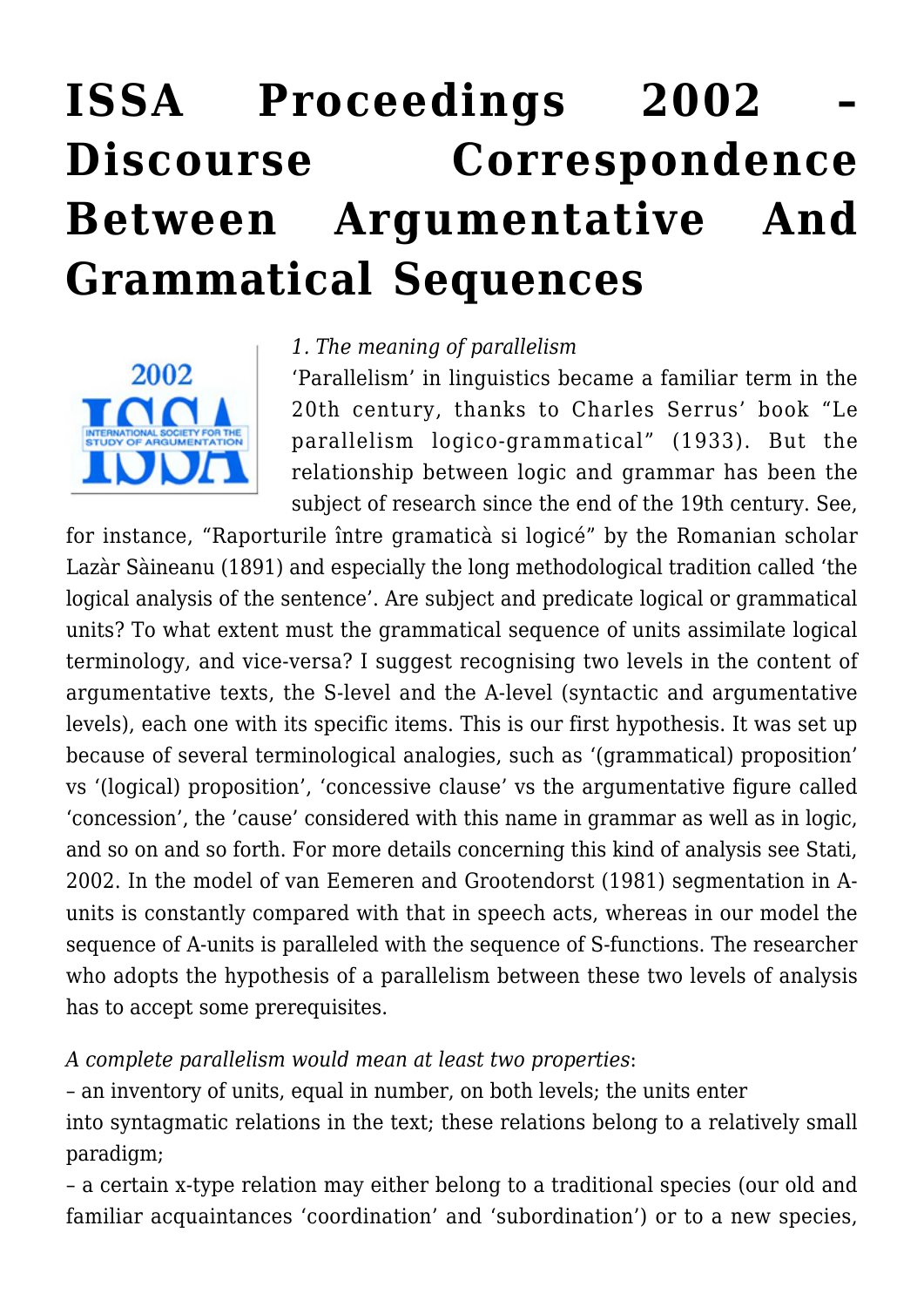common to both levels; a strong parallelism could mean that to an S-relation x in (a x b) in texts always corresponds the same relation x on the A-level of the same texts considering the A-sequence (m x n). Here a, b, m, n are variables and x is a constant.

# *2. Confronting reality*

The principal conclusion is that if it is parallelism, then it is far from being complete.

*a.* It is true that the terminology is similar, but only for a part of the metalanguage (proposition, predicate, consecutive, conditional, concessive clauses, cause etc.);

*b.* another positive argument is the existence of a lexical class called 'connectives'. It is well known that in ordinary language the same lexemes often play their role on the S-level and on the A-level as well; they signal the 'argumentative text' property and underline the syntactic articulation of any discourse, but the number of A-connectives which do not appear in the Sconnectives list is considerable. The two paradigms of units are quite different, as a number, as well as a form of manifestation. And when we compare their actualisations in discourse we note that their correspondence is far from being biunivocal. For instance, sometimes a couple of grammatical sentences correspond to one argumentative move, and sometimes one S-unit corresponds to a sequence of A-moves;

*c.* and what about the relations? In syntax we speak of co-ordination and subordination, terms quite infrequent in logical analyses. They are, however, applicable in A-analysis since situations such as the following are trivial: We may have a co-ordinative couple  $(a + b)$  not only in syntax but also in A-analysis, for example when a thesis is justified or rejected by means of two moves:  $a \times (b + c)$ . *d.* many A-units have no equivalent on the S-level (thesis, rectification, objection, criticism, agreement etc.;) and several syntactic functions are without equivalent on the A-level (for example, clause, subject-clause, temporal subordinate clause, etc.);

*e.* some sequences are formed by complementary units in the sense that if a unit 'a' is present in the text, then unit 'b' should also be present. There are complementary propositions and complementary A-roles;

*f.* on both levels there are relations that cross the sentential frontiers;

*g.* the organisation is hierarchical on both levels (h) a relation 'x' does not only bind the elementary terms 'b' and 'c' but also complex units like'(a x b)' and we so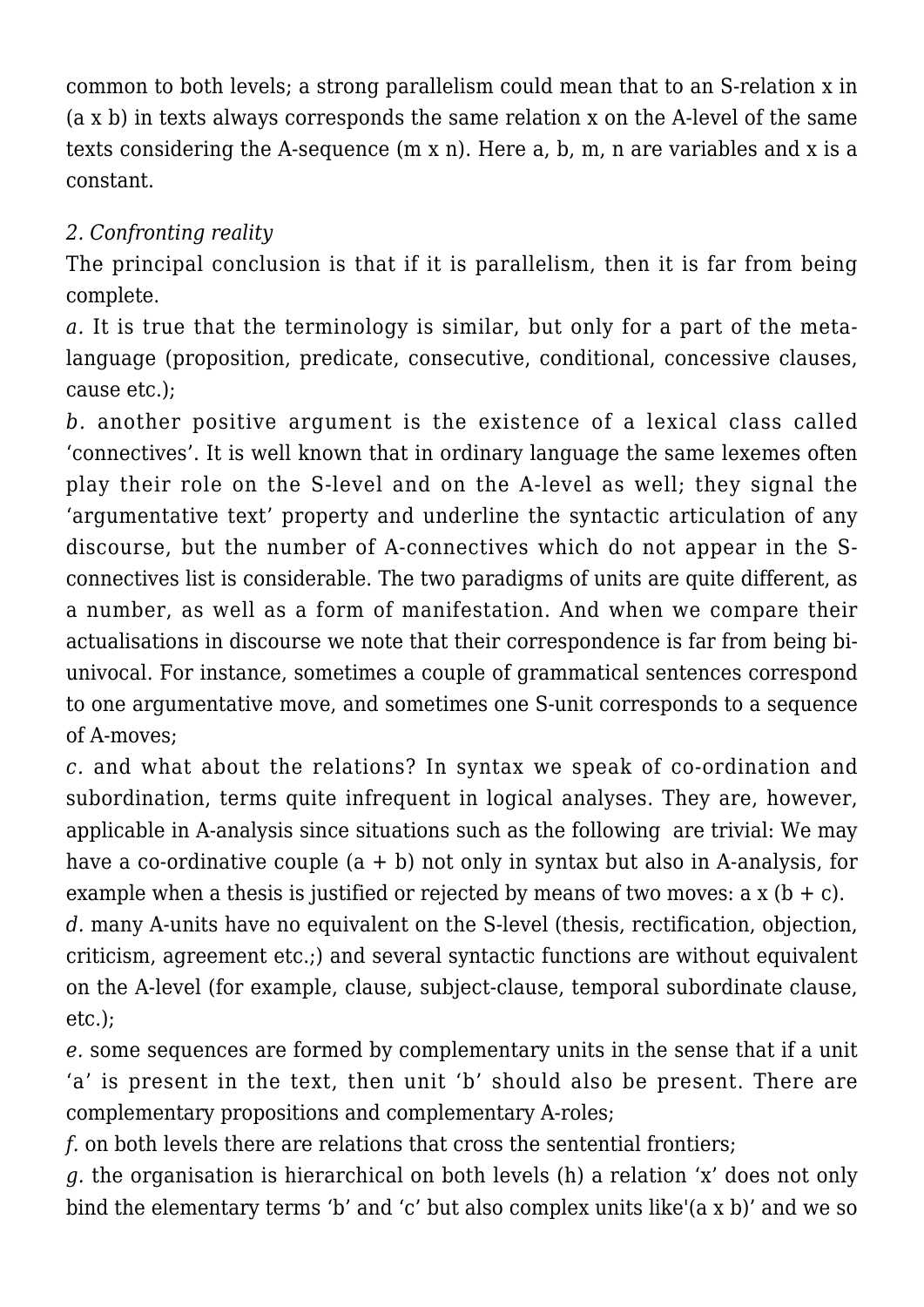obtain formula:

 $/(a x b) x (c x d)$ 

and this formula means that the same relation 'x' binds the elementary items 'a' and 'b' and the complex items '(a x b)' with '(c x d)'; (i) synonymity of two chunks of text occurs on the S-level and on the A-level as well. We obtain pairs of synonyms on the argumentation level by means of condensation and dilution. Numerous such synonym constructs result from the omission of one or more moves; economy does not alter the meaning of the text.

#### *3. Two subordinate clauses*

From the point of view of parallelism two categories of subordinate clauses are particularly interesting – the conditional and the concessive. The difference between the sequences which are built on the implication (if p…then q…) and those based on the equivalence relation (q… if p…) is relevant in logic and in argumentation theory, but absent – but neither impossible nor incorrect – in ordinary spoken language, cf. "You may get to speak to him if and only if you have a great mutual friend". Logicians discuss certain types of if-clauses are of no interest for A-studies, nor for syntax, cf. "If he is a good singer, I am the king of Norway": "If Sweden is in Africa, then Japan is a republic" (Allwood et al. 1961, 132). Obviously only grammarians investigate if-clauses that have the function of a principal sentence, cf. "If I accept this situation, it is because I love him" which means precisely "I accept this situation because I love him". See also the status of exclamative conditional clauses, cf. Fr. "Ah, si j'étais riche!" For the analysis of ifclauses and their equivalence in French and Italian, see Weinrich, 1989, 445-446; Mazzoleni and Prandi, 1997; Stati, 2002. Finally, in A-studies, as well as in logic and in grammar, the category of counter-factuals is a common subject of research, cfr. "Les possibilités de sa non-réalisation sont plus grandes que celles de sa réalisation" (Weinrich, 1989, 445. The argumentative roles played by the ifclauses are hypothesis, condition, objection and justification As far as the concessive subordinate clauses are concerned, the lack of parallelism with the rhetorical figure called 'concessio' is evident.

Compare this dialogue excerpt:

*A*: You are obsessed with your health; death is inevitable!

*B*: It is true that death is unavoidable, but this does not justify neglecting one's health…".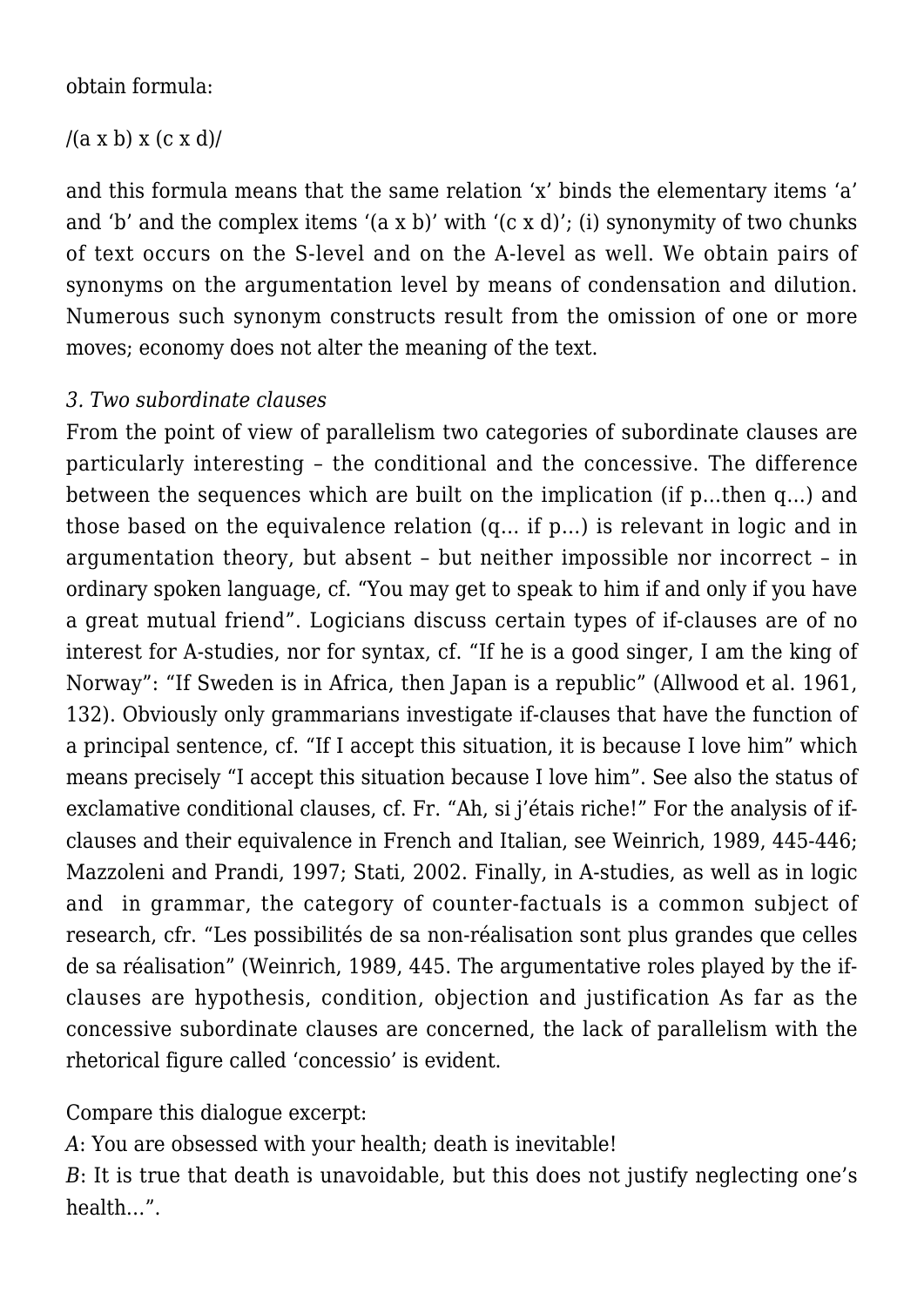Compare the definitions of the two phenomena. The argumentative item means "an obstacle which was overcome"; the syntactic clause means a momentary agreement with the antagonist's thesis immediately followed by a polemic move (criticism, objection, rectification, contest).

Relatively rare are the occurrences of constructions which are at the same time Sconcessions and A-concessions. Three disciplines investigate concessions: grammar, logic, argumentation theory. But a fundamental question arises: we have to deal with a single concept, or with two or three? Whatever the case, we are faced with a phenomenon of non-parallelism (cfr. Stati 1998).

## *4. Implicit propositions*

Separate mention should be made to the frequent omission of propositions belonging to both species, i.e. syntactic and argumentative. I am referring to the controversial phenomenon of ellipsis, as it is called in syntax, or 'implicitness' as we prefer to call it in argumentation analysis. Take, for example, the formula: "Do p, because otherwise the event q will take place"

where the proposition "and you know that q is negative for you" is implicit but present in the deep structure. Sometimes we think that the analysis could accept that two propositions are implicit, as happens in:

"Do not accept p, otherwise event q will take place, and you know that q is negative for you"

The number of implicit propositions depends on the status of "otherwise", which seems to be equivalent to a negative conditional clause "if you do not, then  $q$ ". Depending on the decision preferred by the researcher, we shall have one or two implicit propositions.

## *5. A second hypothesis: isomorphism*

A second hypothesis states that the argumentative structures are similar to the syntactic structures (and to other linguistic structures too) thus participating in the more general property of linguistic forms called isomorphism, which is a kind of analogy underlined by some prominent structuralist scholars, for instance by the glossematicians. It seems that a certain methodological advantage could be obtained by applying in the A-analysis a number of categories more or less frequently employed by structuralist linguists. Among possible examples we may cite the concepts of opposition, paradigm, the extraordinary relevance of form and relation, the distinctive features, etc.. I have chosen one instance.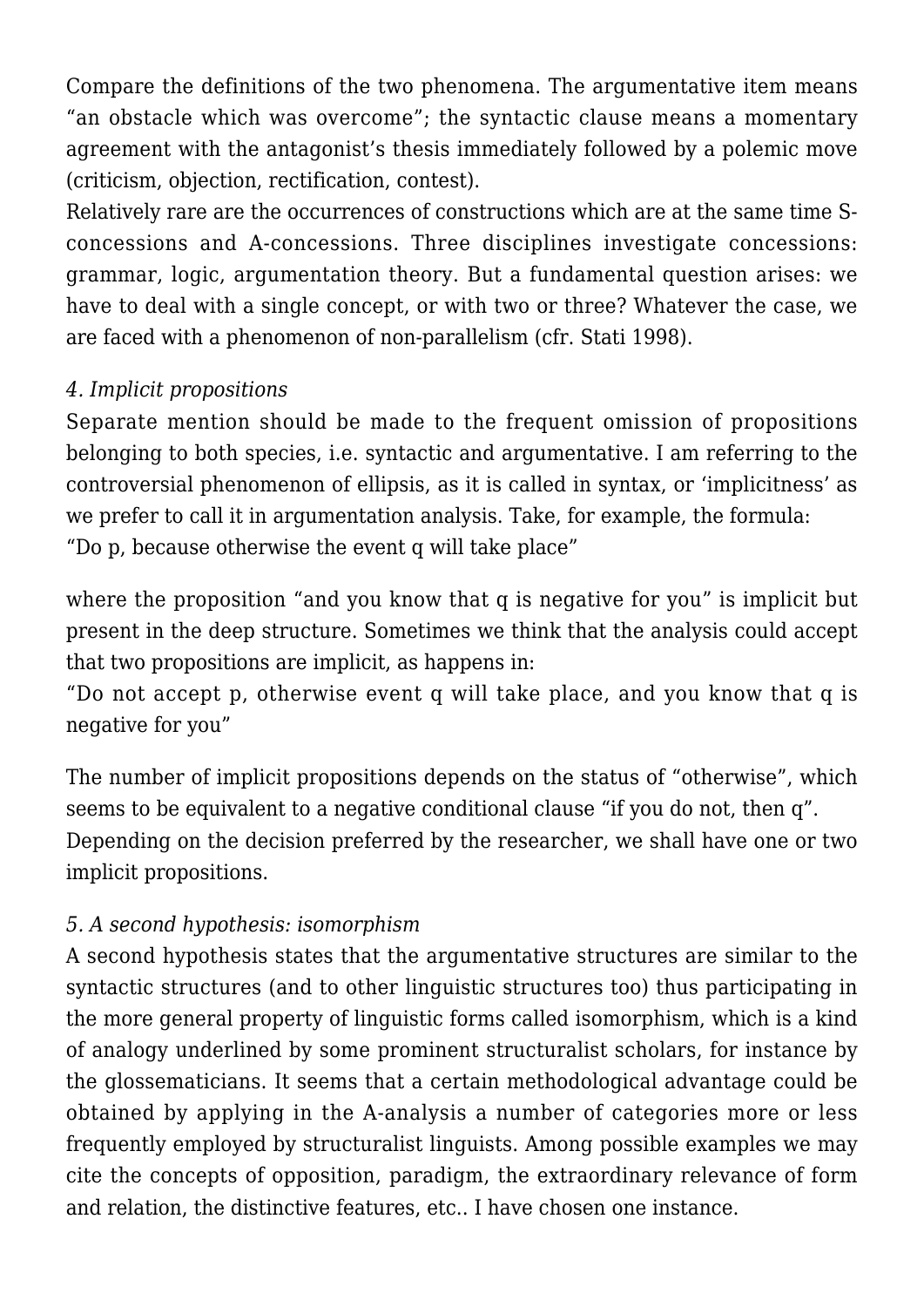#### *6. Form and substance*

What corresponds in the A-analysis, to the glossematic levels form of content, and substance of content? I am talking about the dual dichotomy content vs expression and form vs substance which may represent the richest and most enduring heritage of Danish glossematics (Louis Hjelmslev). It goes without saying that here 'form' does not concern the material shape (the subject matter of phonetics), but the features of organisation. The four terms are combined according to the same principle, so that form is at the same time isomorphic and parallel. With 'substance' the question is the same, but we must pay attention to the role played by extra-linguistic features. As is well-known, the substance of the content is somehow mysterious, and the unique certainty is its vagueness. To mention but one puzzling example of an unresolved issue we may ask what synonymity actually is: a relation at the level of the form of content or at the level of the substance of content. Obviously, we mean synonymity in syntax. There is one way to draw the issue to a close by answering "syntactic synonymity does not exist at all", nor does it exist between words.

## *7. Conclusions*

Our cursory investigation has shown that the term 'parallelism' suggests a stronger relation of similarity between S-structures and A-structures than an examination of reality confirms. Nevertheless, a sort of intuition suggests that a vague affinity does exist, though it is not clearly delimited. The terminological overlaps and a long tradition that explains the syntactic articulation of language by so-called 'logical content' are corroborated by the scholastic 'logical analysis of sentences' still in use. At the same time we should stress the positive fact that implementing 'logical analysis of the sentence' could be helpful to teach argumentation theory. If the analogies are not exaggerated, the approximate and loose parallelism between S-structures and A-structures could turn out to be very useful. Last but not least, we should note that a constant consideration of the affinity whose limits we have underlined functions, or is apt to function, as a supplementary didactic means for the teaching of logic.

## REFERENCES

Allwood, J. & Dahl, O., *Logica e linguistica*, Italian translation, Bologna, Il Mulino, 1961.

Van Eemeren, F. & Grootendorst, R., *Speech acts in argumentative discussions*, Dordrecht, Foris publications, 1984.